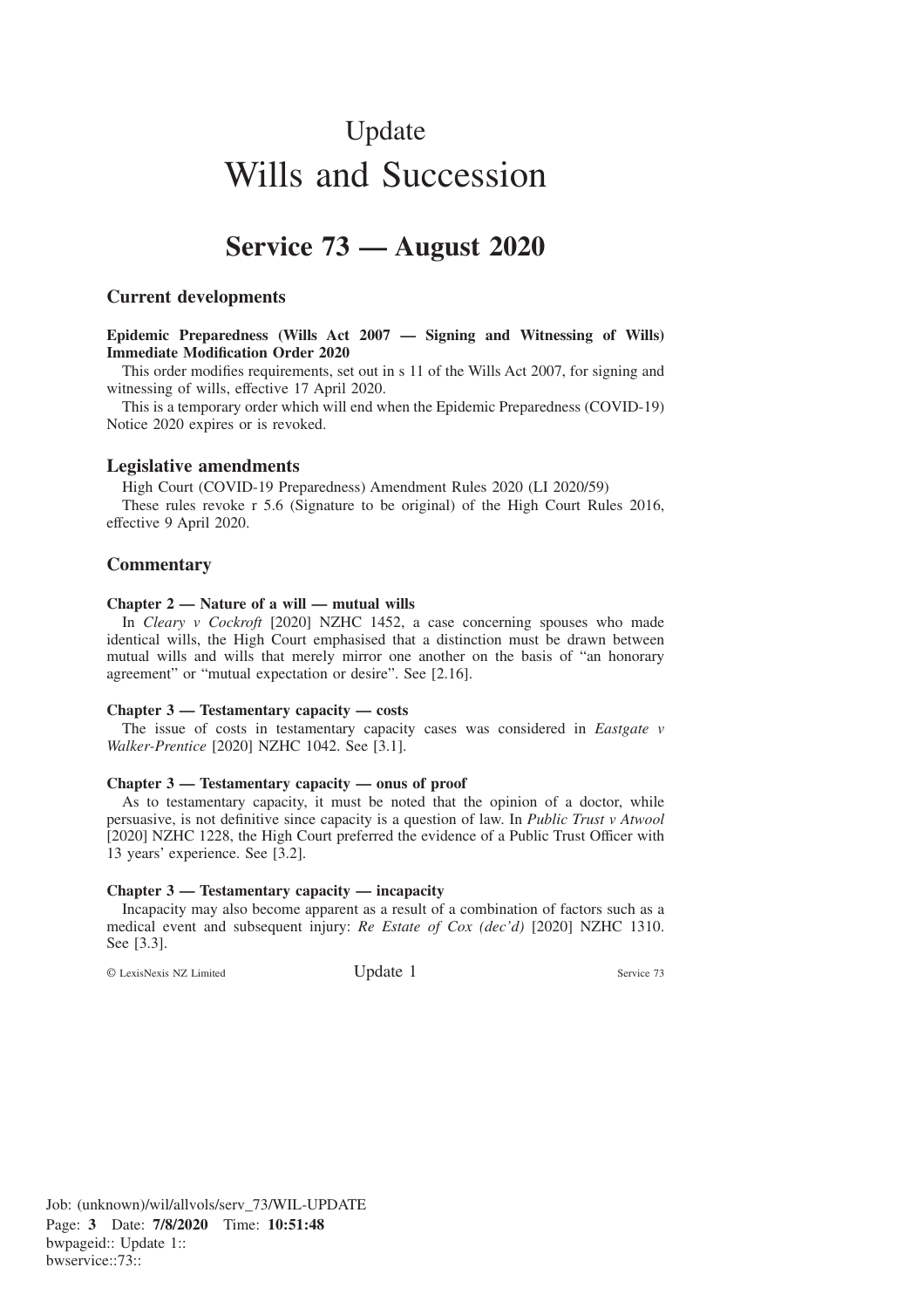# **Chapter 4 — Formal requirements — validation of wills by High Court — s 14 of the Wills Act 2007**

In *Re Hunt* [2019] NZHC 2394 the will had been revoked by the subsequent marriage of the will-maker. A new draft was validated by s 14. See [4.7.3].

## **Chapter 4 — Formal requirements — validation of wills by High Court — s 14 of the Wills Act 2007 — unsigned documents**

Recent cases where unsigned documents were validated include *Re White* [2019] NZHC 3180, *Re Baird* [2020] NZHC 279 and *Williams v Habershon* [2020] NZHC 420. See [4.7.3].

# **Chapter 4 — Formal requirements — validation of wills by High Court — s 14 of the Wills Act 2007 — testamentary capacity**

In *Re Cox* [2020] NZHC 1310, the annotated will and a later draft document could not be saved by s 14 as there was a lack of testamentary capacity. See [4.7.3].

# **Chapter 4 — Formal requirements — validation of wills by High Court — s 14 of the Wills Act 2007 — property manager — Protection of Personal and Property Rights 1988**

In *Re Haanen* [2020] NZHC 1411, the document had been signed by two witnesses and by a property manager for the deceased. The property manager was authorised to sign but the Family Court had to approve the proposed will prior to execution by the manager. This had not happened. The document was validated by s 14. See [4.7.3].

#### **Chapter 4 — Formal requirements — validation of wills by High Court — s 14 of the Wills Act 2007 — codicil**

In *Re Stuart* [2020] NZHC 529 there was a valid will followed by a document that did not name an executor and failed to provide for a distribution of personal effects. This document was validated as a codicil to the existing valid will. See [4.7.3] and [5.1].

#### **Chapter 4 — Formal requirements — validation of wills by High Court — s 14 of the Wills Act 2007 — security for costs**

*Marshall v Singleton* [2020] NZCA 105 concerned an application for dispensation from the requirement to pay for security for costs in a s 14 case. The Court of Appeal held that the appellant had failed to demonstrate that the case fell within the category where security for costs should be properly dispensed with. See [4.7.4].

#### **Chapter 6 — Construction of wills — powers to correct — s 31 of the Wills Act 2007**

In *Re Estate of Kamo* [2020] NZHC 474 s 31 of the Wills Act 2007 was used to correct a clerical error. See [6.2].

# **Chapter 7 — Gifts by will — residuary gifts — residuary legatees**

In *AC v CJ* [2020] NZLCRO 36, a review before the Legal Complaints Review Office, it was found that residuary legatees do not have sufficient interest under s 160 of the Lawyers and Conveyancers Act 2006 to demand an invoice from a lawyer acting in administration of an estate since residuary legatees possess neither legal or equitable interest until the residue has become ascertained (or has crystallised). See [7.7].

#### **Chapter 7 — Gifts by will — per capita and per stirpes**

When a will-maker leaves a gift to be shared among a group of persons, the distribution may be made per capita (by heads) or per stirpes (by families): *Edge v Bourke* [2020]